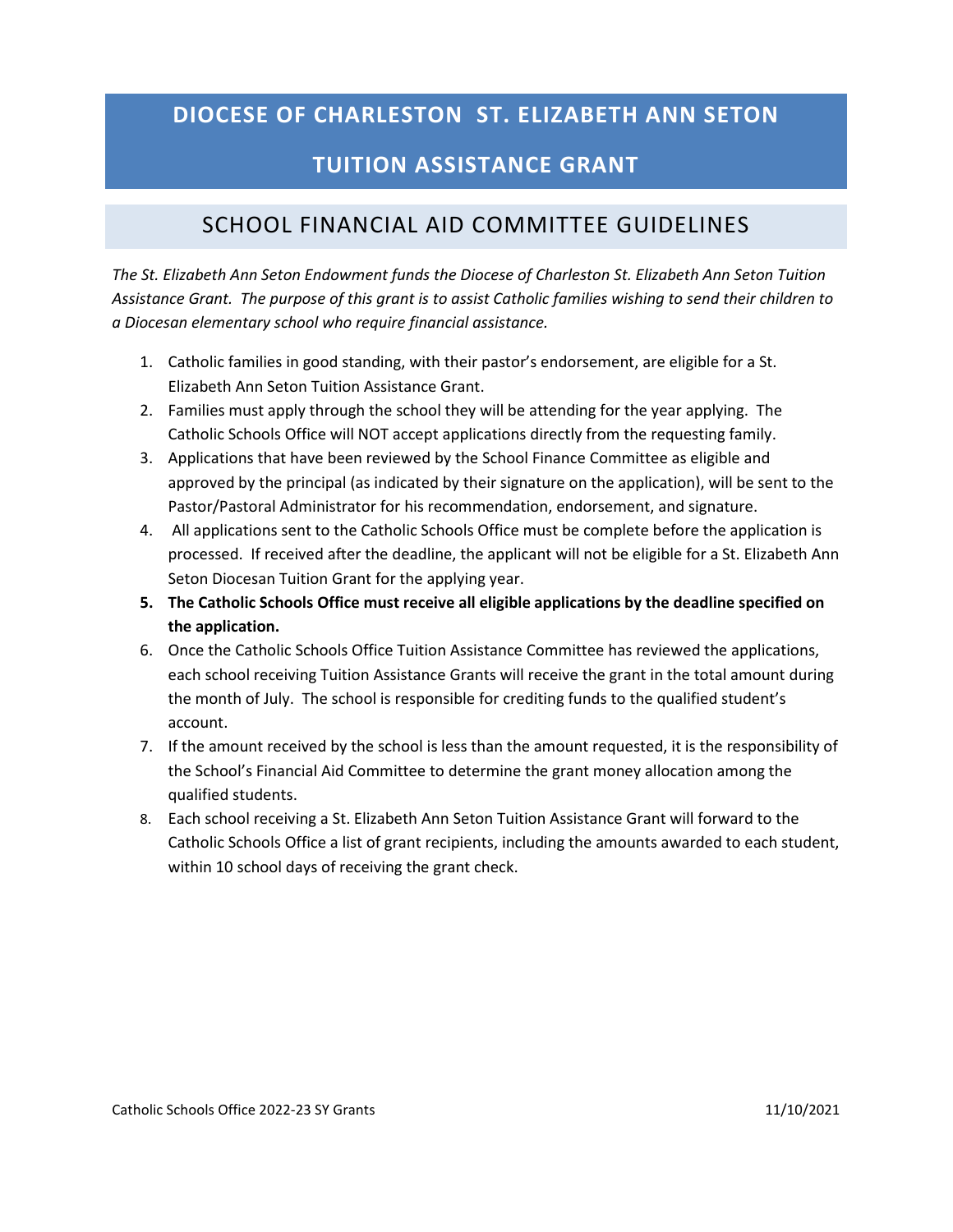### **SCHOOL FINANCIAL AID APPLICATIONS MUST INCLUDE**

| A FACTS Financial Needs<br>Assessment for EACH family<br>applying<br>(ONLY FACTS FINANCIAL NEEDS<br><b>ASSESSEMENTS WILL BE</b><br>ACCEPTED) | <b>AND</b> | Completed St.<br>Elizabeth Ann Seton<br>School Grant<br>Application with<br>signatures of<br><b>Principal and Pastor</b><br>for EACH family<br>applying | <b>AND</b> | St. Elizabeth Ann Seton Tuition<br>Assistance Grant School Grant<br>Application Worksheet<br>(MUST BE INCLUDED) |
|----------------------------------------------------------------------------------------------------------------------------------------------|------------|---------------------------------------------------------------------------------------------------------------------------------------------------------|------------|-----------------------------------------------------------------------------------------------------------------|
|----------------------------------------------------------------------------------------------------------------------------------------------|------------|---------------------------------------------------------------------------------------------------------------------------------------------------------|------------|-----------------------------------------------------------------------------------------------------------------|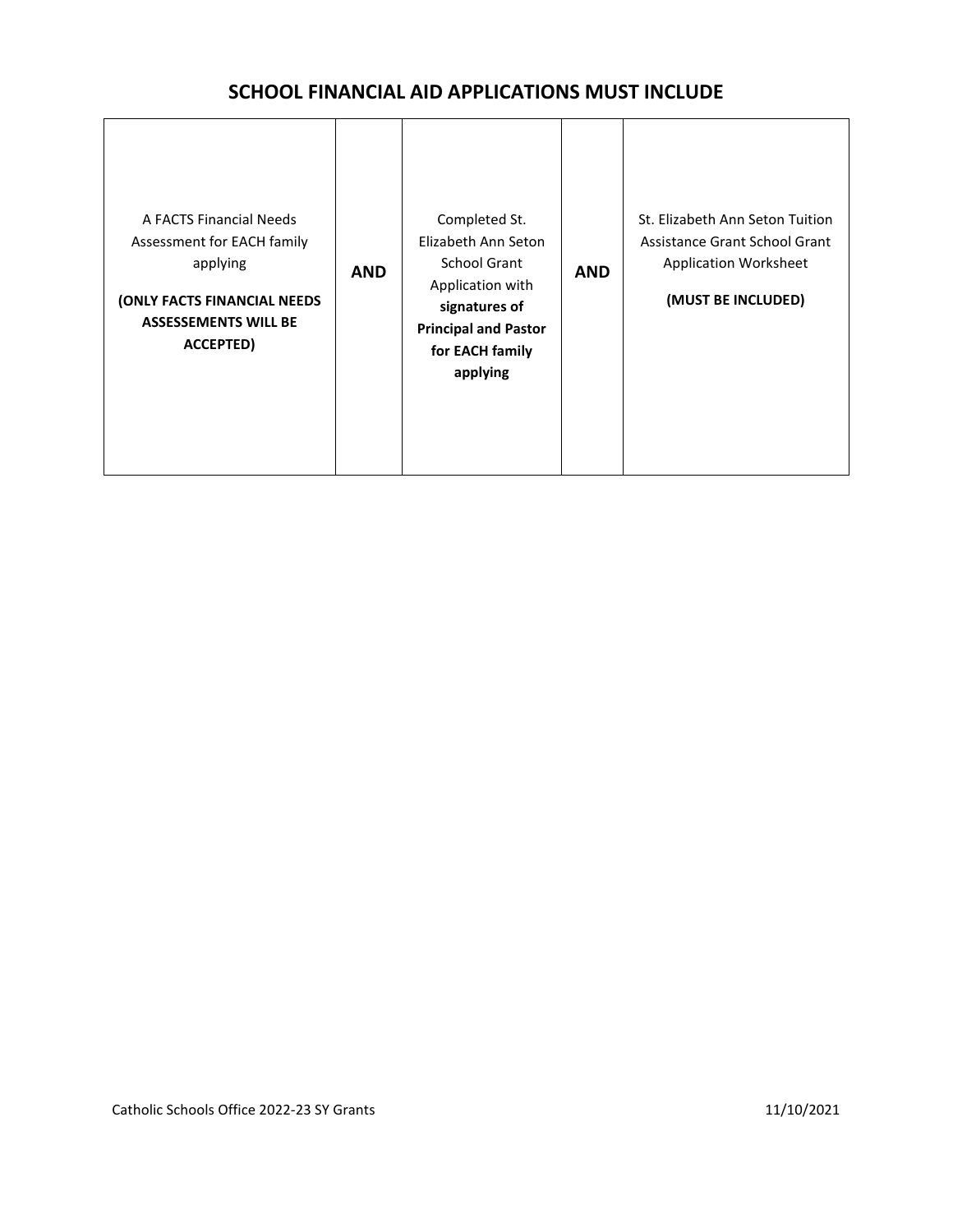## **DIOCESE OF CHARLESTON**

## **ST. ELIZABETH ANN SETON TUITION ASSISTANCE GRANT**

### GRANT APPLICATION DIRECTIONS

*The St. Elizabeth Ann Seton Endowment funds the Diocese of Charleston St. Elizabeth Ann Seton Tuition Assistance Grant. The purpose of this grant is to assist Catholic families wishing to send their children to a Diocesan elementary school who require financial assistance.* 

### **REQUESTS**

• The Principal of the Catholic School must send all applications to the Catholic Schools office.

### **REQUIRED APPLICATION INFORMATION**

- Family name and address
- Student(s) name and grade applying for the grant
- Total cost of tuition for the family for the school year for which you are applying for the grant
- The amount of tuition assistance the local parish and/or school has been able to grant the family
- Any other grant or assistance amounts approved for this family for the year applying.
- A completed FACTS Financial Needs Assessment form
- Completed School Grant Application Worksheet

### **GUIDELINES FOR GRANTS**

- All information provided in the application must be accurate.
- Students must be registered at the school for which they are applying.
- Catholic Families in good standing, with their pastor's endorsement, are eligible for a St. Elizabeth Ann Seton Tuition Assistance Grant.
- The family must comply with the policies of the diocese and the attending school.
- Families must remain current in their financial responsibilities to the school during the school year.
- Applications will not be processed until all requested information is received in the Catholic Schools Office. Incomplete applications not received by the deadline, will not be eligible for a St. Elizabeth Ann Seton Diocesan Tuition Assistance Grant for the applying school year.
- The principal of the attending school must send all applications to the Catholic Schools Office. Applications will not be accepted directly from the requesting family.
- FAMILIES MUST COMPLY WITH ALL GUIDELINES IN ORDER TO MAINTAIN THEIR GRANTS.
- All previous St. Elizabeth Ann Seton Tuition Assistance Grant recipients must submit a completed application every year to be considered. There is no guarantee that past St. Elizabeth Ann Seton Tuition Assistance grantees will receive tuition assistance grants in the future.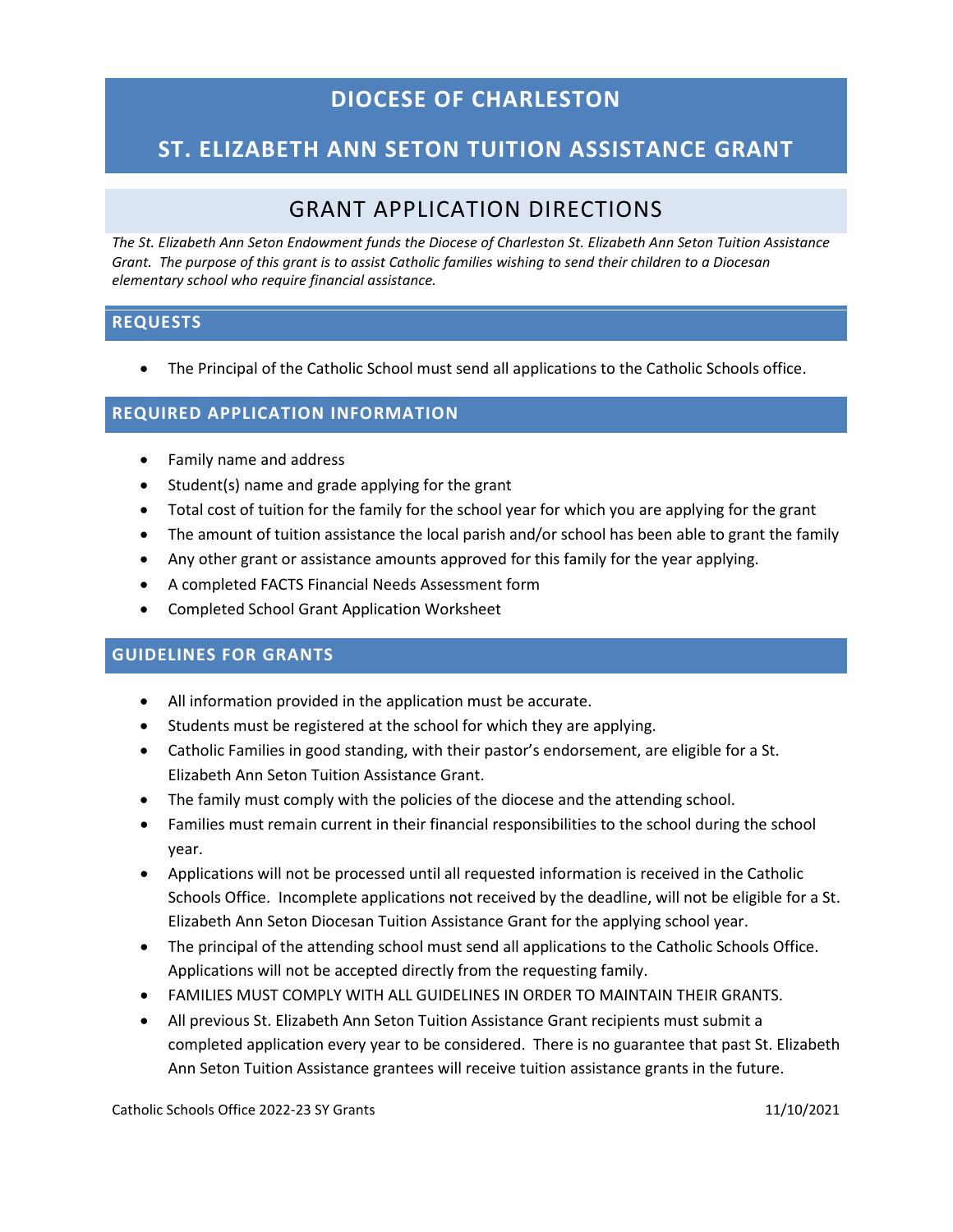# **DIOCESE OF CHARLESTON**

# **ST. ELIZABETH ANN SETON TUITION ASSISTANCE GRANT**

# 2022-2023 GRANT APPLICATION

#### **Please type or print clearly on all parts of the application**

| PARENT/GUARDIAN INFORMATION |           |        |       |      |
|-----------------------------|-----------|--------|-------|------|
| Mother/Guardian Name:       |           |        |       |      |
| First                       |           | Middle | Last  |      |
| <b>Mailing Address:</b>     |           |        |       |      |
| Street                      |           | Apt. # |       | City |
|                             |           |        |       |      |
| Daytime #                   | Evening # |        | Cell# |      |
|                             |           |        |       |      |
| Father/Guardian Name:       |           |        |       |      |
| First                       |           | Middle | Last  |      |
| <b>Mailing Address:</b>     |           |        |       |      |
| <b>Street</b>               |           | Apt.#  |       | City |
|                             |           |        |       |      |
| Daytime#                    | Evening # |        | Cell# |      |

| STUDENT INFORMATION - CHILD ONE - For Parent to complete        |        |      |  |  |  |
|-----------------------------------------------------------------|--------|------|--|--|--|
| Name:                                                           |        |      |  |  |  |
| First                                                           | Middle | Last |  |  |  |
| Date of Birth                                                   |        |      |  |  |  |
| mm/dd/yy                                                        |        |      |  |  |  |
| CHILD ONE 2022-2023 SCHOOL INFORMATION - For School to complete |        |      |  |  |  |
| Name of School: St. Joseph Catholic School                      |        |      |  |  |  |
| City: Columbia                                                  |        |      |  |  |  |
| Annual Tuition: \$7,200                                         |        |      |  |  |  |
| Tuition Assistance amount from the school: \$                   |        |      |  |  |  |
| Tuition Assistance amount from the parish: \$                   |        |      |  |  |  |
| Other sources of tuition assistance: total amount \$            |        |      |  |  |  |

| STUDENT INFORMATION - CHILD TWO - For Parent to complete |          |        |      |  |
|----------------------------------------------------------|----------|--------|------|--|
| Name:                                                    |          |        |      |  |
|                                                          | First    | Middle | Last |  |
| Date of Birth                                            |          |        |      |  |
|                                                          | mm/dd/yy |        |      |  |